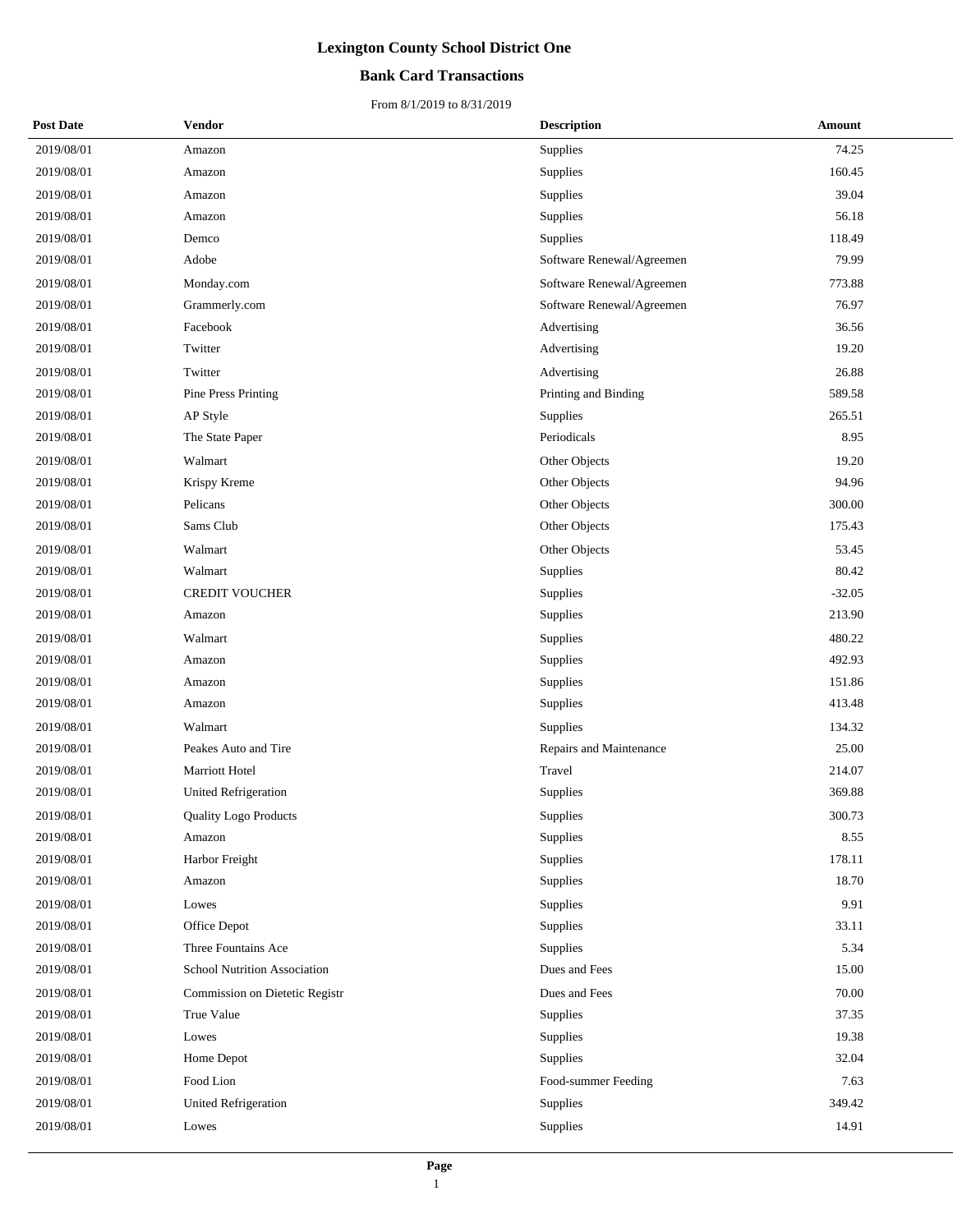### **Bank Card Transactions**

| <b>Post Date</b> | Vendor                      | <b>Description</b>             | Amount    |
|------------------|-----------------------------|--------------------------------|-----------|
| 2019/08/01       | Ed Smith Lumber             | <b>Supplies-Summer Feeding</b> | 8.44      |
| 2019/08/01       | City Electric               | Supplies                       | 197.70    |
| 2019/08/01       | Johnstone Supply            | Supplies                       | 106.77    |
| 2019/08/01       | Lowes                       | Supplies                       | 122.39    |
| 2019/08/01       | Lowes                       | <b>Supplies</b>                | 32.76     |
| 2019/08/01       | City Electric Repair        | Supplies                       | 58.81     |
| 2019/08/01       | City Electric Repair        | <b>Supplies</b>                | 454.54    |
| 2019/08/01       | <b>United Refrigeration</b> | Supplies                       | 812.29    |
| 2019/08/01       | Plank Road Publishing       | Pupil Activity                 | 223.24    |
| 2019/08/01       | West Music                  | Pupil Activity                 | 157.29    |
| 2019/08/01       | Amazon                      | Pupil Activity                 | 74.18     |
| 2019/08/01       | Amazon                      | Pupil Activity                 | 112.26    |
| 2019/08/01       | Iris 4-drawer storage cart  | Pupil Activity                 | 36.38     |
| 2019/08/01       | Amazon                      | Pupil Activity                 | 98.39     |
| 2019/08/01       | Capstone                    | Pupil Activity                 | 116.16    |
| 2019/08/01       | Amazon                      | Pupil Activity                 | 277.54    |
| 2019/08/05       | <b>ABEbooks</b>             | Supplies                       | $-70.41$  |
| 2019/08/05       | <b>ABEbooks</b>             | Supplies                       | 100.75    |
| 2019/08/05       | <b>ABEbooks</b>             | Supplies                       | 277.61    |
| 2019/08/05       | <b>ABEbooks</b>             | Supplies                       | $-69.08$  |
| 2019/08/05       | <b>ABEbooks</b>             | Supplies                       | $-138.12$ |
| 2019/08/05       | Gilbert Post Office         | Supplies                       | 165.00    |
| 2019/08/05       | Amazon                      | Supplies                       | 18.68     |
| 2019/08/05       | Target                      | <b>Technology Supplies</b>     | 38.50     |
| 2019/08/05       | <b>OTC</b> Brands           | Travel                         | 551.92    |
| 2019/08/05       | Inlet Sports Lodge          | Travel                         | 380.60    |
| 2019/08/05       | Expedia                     | Travel                         | 36.00     |
| 2019/08/05       | Delta Airlines              | Travel                         | 502.00    |
| 2019/08/05       | EdLeader 21 Annual Event    | Travel                         | 649.00    |
| 2019/08/05       | EdLeader 21                 | Travel                         | 3,894.00  |
| 2019/08/05       | Hotel Beacon, New York      | Travel                         | 825.51    |
| 2019/08/05       | Delta Airlines              | Travel                         | 502.00    |
| 2019/08/05       | EdLeader 21                 | Travel                         | 50.00     |
| 2019/08/05       | Holiday Inn                 | Travel                         | 2,209.44  |
| 2019/08/05       | <b>Flight Insurance</b>     | Travel                         | 32.63     |
| 2019/08/05       | Delta Airlines              | Travel                         | 502.00    |
| 2019/08/05       | Hilton Hotels, Myrtle Beach | Travel                         | 756.00    |
| 2019/08/05       | Expedia                     | Travel                         | 502.00    |
| 2019/08/05       | Expedia                     | Travel                         | 144.00    |
| 2019/08/05       | Delta Airlines              | Travel                         | 2,008.00  |
| 2019/08/05       | <b>SCASA</b>                | Travel                         | 225.00    |
| 2019/08/05       | Costco                      | Supplies                       | 379.38    |
| 2019/08/05       | White House Florist         | Supplies                       | 74.85     |
| 2019/08/05       | Amazon                      | Supplies                       | 64.09     |
| 2019/08/05       | <b>Dropbox</b>              | Supplies                       | 99.00     |
|                  |                             |                                |           |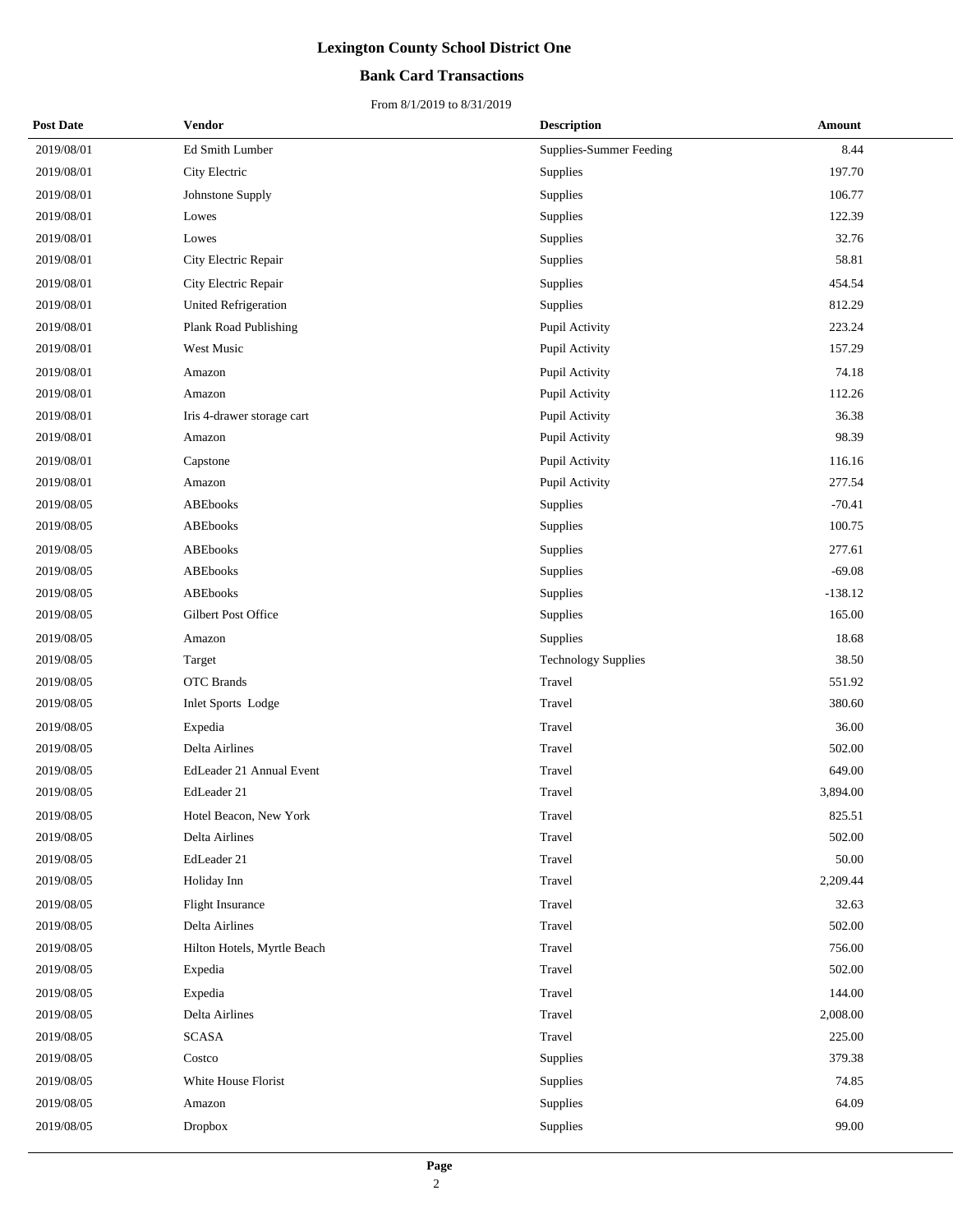### **Bank Card Transactions**

| <b>Post Date</b> | <b>Vendor</b>                   | <b>Description</b>              | Amount    |
|------------------|---------------------------------|---------------------------------|-----------|
| 2019/08/05       | Amazon                          | Supplies                        | 39.20     |
| 2019/08/05       | Dollar General                  | Supplies                        | 12.84     |
| 2019/08/05       | Overlimit fee                   | Supplies                        | 39.00     |
| 2019/08/05       | Amazon                          | Supplies                        | 64.09     |
| 2019/08/05       | Costco                          | Supplies                        | 379.99    |
| 2019/08/05       | South Carolina Association of   | Dues and Fees                   | 15.00     |
| 2019/08/05       | Walmart                         | Other Objects                   | 104.23    |
| 2019/08/05       | Embassy Kingston Plant          | <b>Travel-Teacher Staff Dev</b> | 340.56    |
| 2019/08/05       | <b>SCHOLASTIC</b>               | Supplies                        | 69.01     |
| 2019/08/05       | Home Depot                      | Supplies                        | 212.93    |
| 2019/08/05       | OFFICE DEPOT                    | Supplies                        | 57.86     |
| 2019/08/05       | Derrick's Service Center        | Supplies                        | 84.00     |
| 2019/08/05       | AMERICAN AIRLINES/EXPEDIA PLAN  | Travel                          | 408.00    |
| 2019/08/05       | SHERATON PHILADELPHIA - ITSE C  | Travel                          | 939.07    |
| 2019/08/05       | SHERATON PHILADELPHIA - ITSE C  | Travel                          | 939.09    |
| 2019/08/05       | WOWZA - RENEWAL OF WOWZA        | Software Renewal/Agreemen       | 500.00    |
| 2019/08/05       | TRUE VALUE HARDWARE - MISC TEC  | Supplies                        | 28.88     |
| 2019/08/05       | TRUE VALUE HARDWARE - WALL PLA  | Supplies                        | 6.40      |
| 2019/08/05       | LOWES - SCREWS FOR TECHNICIAN   | Supplies                        | 20.63     |
| 2019/08/05       | AMAZON - TEACHER INDUCTION ITE  | <b>Technology Supplies</b>      | 703.20    |
| 2019/08/05       | Aquila Communications           | Supplies                        | 98.61     |
| 2019/08/05       | Foreign Transaction Fee         | Supplies                        | 2.96      |
| 2019/08/05       | <b>Homewood Suites</b>          | Travel                          | 483.51    |
| 2019/08/05       | <b>Hilton Hotels</b>            | Travel                          | 392.70    |
| 2019/08/05       | <b>Charleston Harbor Resort</b> | Travel                          | 539.01    |
| 2019/08/05       | Hotels.com                      | Travel                          | 1,212.21  |
| 2019/08/05       | Amazon                          | Supplies                        | 12.82     |
| 2019/08/05       | Amazon                          | Supplies                        | 424.55    |
| 2019/08/05       | Riverbanks Zoo & Garde          | Supplies                        | 218.00    |
| 2019/08/05       | <b>Marriott Houston Hotel</b>   | Travel                          | 884.52    |
| 2019/08/05       | Dollar General                  | Supplies                        | 3.75      |
| 2019/08/05       | <b>USC Continuing Ed</b>        | Travel                          | 120.00    |
| 2019/08/05       | Marriott Housten Hotel          | Travel                          | $-6.20$   |
| 2019/08/05       | Marriott Housten Hotel          | Travel                          | $-227.33$ |
| 2019/08/05       | Credit Voucher from Marriot Ho  | Travel                          | $-12.38$  |
| 2019/08/05       | Marriott Houston Hotel          | Travel                          | 1,781.44  |
| 2019/08/05       | Marriott Houston Hotel          | Travel                          | 884.52    |
| 2019/08/05       | Marriott Marquis Houston Hotel  | Travel                          | 1,781.42  |
| 2019/08/05       | Marriott Houston Hotel          | Travel                          | 884.52    |
| 2019/08/05       | Home Depot                      | Pupil Activity                  | 147.66    |
| 2019/08/05       | Amazon                          | Pupil Activity                  | 106.98    |
| 2019/08/05       | Lowes                           | Pupil Activity                  | 197.67    |
| 2019/08/05       | Amazon                          | Pupil Activity                  | 77.53     |
| 2019/08/05       | Sams Club                       | Pupil Activity                  | 250.04    |
| 2019/08/06       | Office Depot                    | Supplies                        | 33.16     |
|                  |                                 |                                 |           |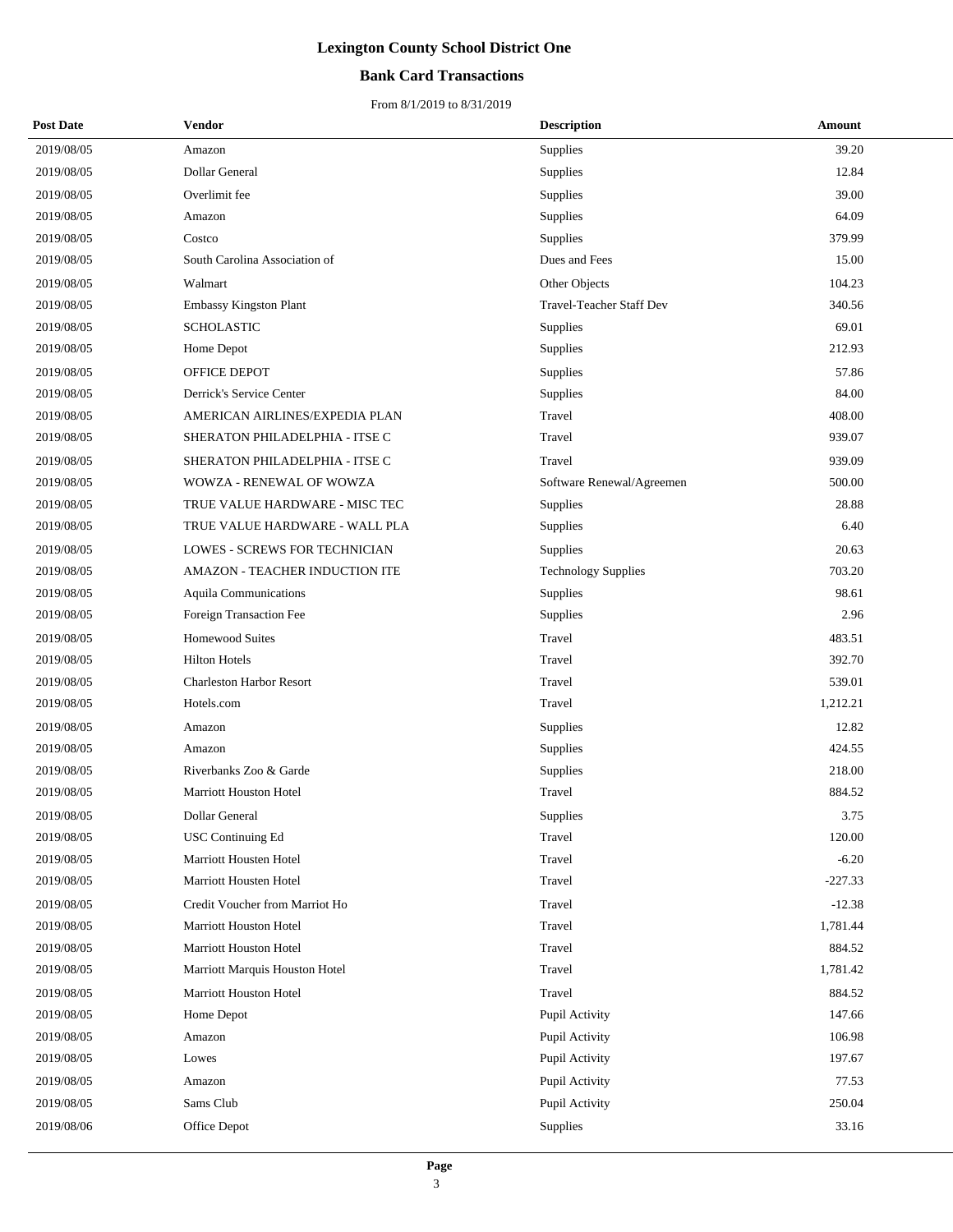### **Bank Card Transactions**

| <b>Post Date</b> | Vendor                       | <b>Description</b>              | Amount   |
|------------------|------------------------------|---------------------------------|----------|
| 2019/08/06       | Amazon.com                   | Supplies-Maintenace             | 241.84   |
| 2019/08/07       | Hampton Inn & Suites         | Travel                          | 486.24   |
| 2019/08/07       | Expedia                      | Travel                          | 1,159.98 |
| 2019/08/07       | University of South Carolina | Supplies                        | 69.00    |
| 2019/08/07       | Holiday Inn & Suites         | <b>Travel-Teacher Staff Dev</b> | 415.62   |
| 2019/08/07       | <b>Embassy Suites</b>        | Travel                          | 1,492.92 |
| 2019/08/07       | Amazon                       | <b>Supplies</b>                 | 49.54    |
| 2019/08/07       | University of S.C.           | Travel                          | 250.00   |
| 2019/08/07       | Hampton Inn & Suites         | Travel                          | 707.10   |
| 2019/08/07       | Derrick's Service Center     | Pupil Activity                  | 44.45    |
| 2019/08/22       | Solar Solutions              | Repairs and Maintenance         | 90.00    |
| 2019/08/22       | Shell Oil                    | Supplies-Maintenace             | 100.78   |
| 2019/08/22       | Shell Oil                    | Supplies-Maintenace             | 104.80   |
| 2019/08/22       | Home Depot                   | Supplies-Maintenace             | 22.28    |
| 2019/08/22       | Lexington True Value         | Supplies-Maintenace             | 11.55    |
| 2019/08/22       | Ferguson                     | Supplies-Maintenace             | 116.69   |
| 2019/08/22       | Gateway                      | Supplies-Maintenace             | 90.71    |
| 2019/08/22       | <b>CES</b>                   | Supplies-Maintenace             | 159.93   |
| 2019/08/22       | Gateway                      | Supplies-Maintenace             | 134.98   |
| 2019/08/22       | Sherwin Williams             | Supplies-Maintenace             | 22.69    |
| 2019/08/22       | <b>CES</b>                   | Supplies-Maintenace             | 92.16    |
| 2019/08/22       | Surplus Materials            | Supplies-Maintenace             | 321.00   |
| 2019/08/22       | Columbia Fire & Safety       | Supplies-Maintenace             | 73.87    |
| 2019/08/22       | Ferguson                     | Supplies-Maintenace             | 80.96    |
| 2019/08/22       | Lowe's                       | Supplies-Maintenace             | 45.22    |
| 2019/08/22       | Lowe's                       | Supplies-Maintenace             | 71.07    |
| 2019/08/22       | Triangle Safe & Lock         | Supplies-Maintenace             | 44.94    |
| 2019/08/22       | CK Supply                    | Supplies-Maintenace             | 131.41   |
| 2019/08/22       | Amazon                       | Supplies-Maintenace             | 50.08    |
| 2019/08/22       | Ferguson                     | Supplies-Maintenace             | 36.41    |
| 2019/08/22       | Lowe's                       | Supplies-Maintenace             | 48.27    |
| 2019/08/22       | Amazon                       | Supplies-Maintenace             | 370.53   |
| 2019/08/22       | <b>CES</b>                   | Supplies-Maintenace             | 156.54   |
| 2019/08/22       | Lowe's                       | Supplies-Maintenace             | 80.22    |
| 2019/08/22       | Lowe's                       | Supplies-Maintenace             | 139.76   |
| 2019/08/22       | Lowe's                       | Supplies-Maintenace             | 106.21   |
| 2019/08/22       | Lowe's                       | Supplies-Maintenace             | 174.05   |
| 2019/08/22       | Gateway                      | Supplies-Maintenace             | 204.68   |
| 2019/08/22       | <b>CES</b>                   | Supplies-Maintenace             | 338.94   |
| 2019/08/22       | Lowe's                       | Supplies-Maintenace             | 34.39    |
| 2019/08/22       | Lowe's                       | Supplies-Maintenace             | 157.44   |
| 2019/08/22       | Lowe's                       | Supplies-Maintenace             | 44.28    |
| 2019/08/22       | <b>CES</b>                   | Supplies-Maintenace             | 95.48    |
| 2019/08/22       | Home Depot                   | Supplies-Maintenace             | 23.91    |
| 2019/08/22       | <b>CES</b>                   | Supplies-Maintenace             | 58.97    |
|                  |                              |                                 |          |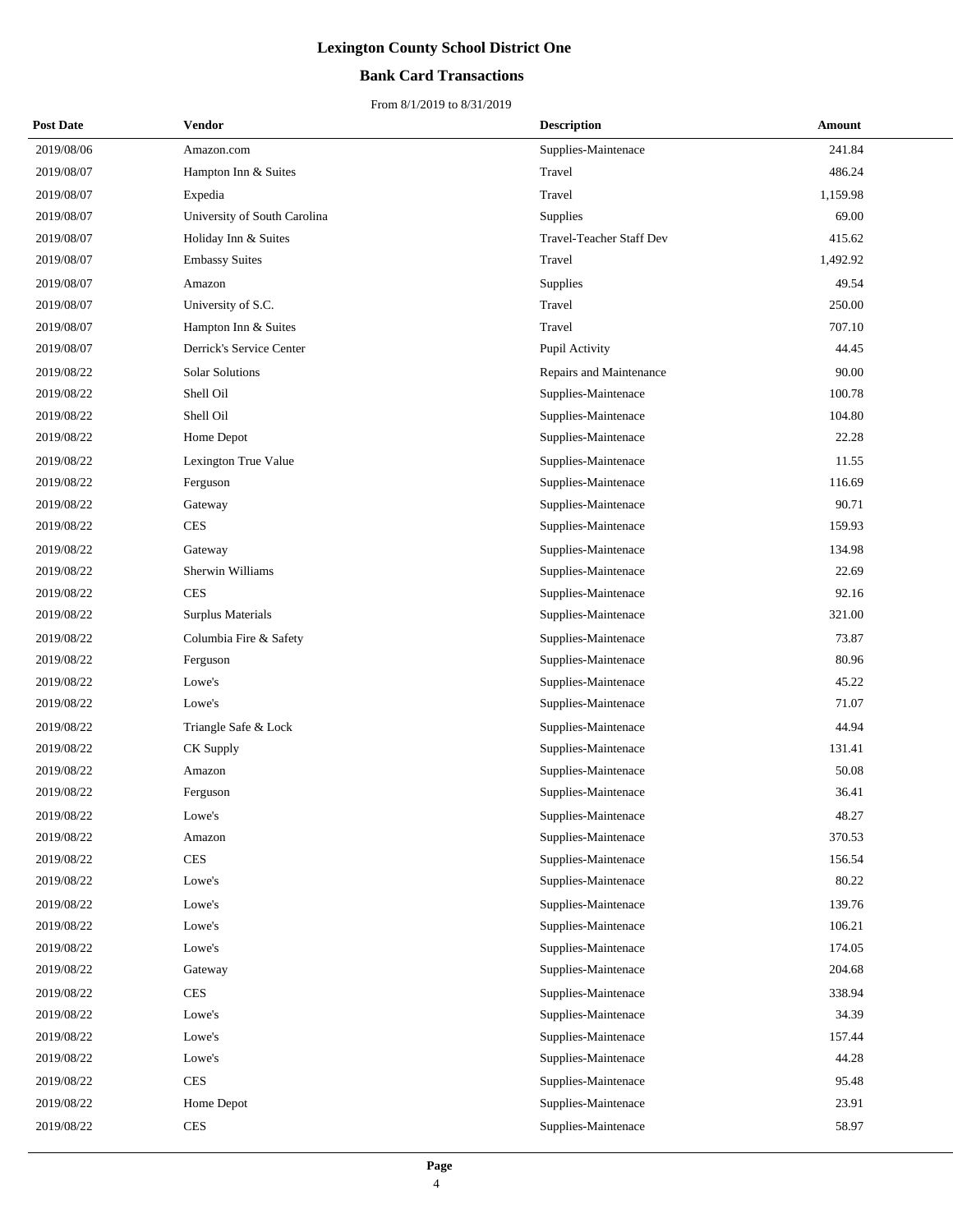### **Bank Card Transactions**

| <b>Post Date</b> | Vendor                | <b>Description</b>  | Amount |
|------------------|-----------------------|---------------------|--------|
| 2019/08/22       | Gateway               | Supplies-Maintenace | 136.73 |
| 2019/08/22       | Lowe's                | Supplies-Maintenace | 131.31 |
| 2019/08/22       | Lowe's                | Supplies-Maintenace | 33.66  |
| 2019/08/23       | <b>SCSBA</b>          | Travel              | 50.00  |
| 2019/08/23       | Walmart               | Supplies            | 82.35  |
| 2019/08/23       | Fatz Caf??            | Other Objects       | 13.06  |
| 2019/08/23       | American Airlines     | Travel              | 705.22 |
| 2019/08/23       | The State Newspaper   | Supplies            | 19.50  |
| 2019/08/23       | Office Deport         | Supplies            | 32.09  |
| 2019/08/23       | Krispy Kreme          | Supplies            | 20.47  |
| 2019/08/23       | Harbor Freight        | Supplies-Maintenace | 153.19 |
| 2019/08/23       | Carolina Power Equip. | Supplies-Maintenace | 170.94 |
| 2019/08/23       | Praxair               | Supplies-Maintenace | 26.94  |
| 2019/08/23       | ED Smith              | Supplies-Maintenace | 20.82  |
| 2019/08/23       | Home Depot            | Supplies-Maintenace | 26.72  |
| 2019/08/23       | Lowe's                | Supplies-Maintenace | 69.61  |
| 2019/08/23       | Sherwin Williams      | Supplies-Maintenace | 41.55  |
| 2019/08/23       | Dillon Supply         | Supplies-Maintenace | 63.17  |
| 2019/08/23       | WP Law                | Supplies-Maintenace | 122.04 |
| 2019/08/23       | <b>CES</b>            | Supplies-Maintenace | 119.75 |
| 2019/08/23       | Sherwin Williams      | Supplies-Maintenace | 193.57 |
| 2019/08/23       | <b>CES</b>            | Supplies-Maintenace | 73.83  |
| 2019/08/23       | WP Law                | Supplies-Maintenace | 64.94  |
| 2019/08/23       | Sherwin Williams      | Supplies-Maintenace | 154.24 |
| 2019/08/23       | Ed Smith              | Supplies-Maintenace | 76.23  |
| 2019/08/23       | New South Specialties | Supplies-Maintenace | 99.51  |
| 2019/08/23       | Lexington True Value  | Supplies-Maintenace | 44.39  |
| 2019/08/23       | <b>Supply Works</b>   | Supplies-Maintenace | 131.88 |
| 2019/08/23       | <b>CE</b> Southeast   | Supplies-Maintenace | 217.63 |
| 2019/08/23       | Lowe's                | Supplies-Maintenace | 58.80  |
| 2019/08/23       | Sherwin Williams      | Supplies-Maintenace | 239.28 |
| 2019/08/23       | Sherwin Williams      | Supplies-Maintenace | 35.17  |
| 2019/08/23       | Auto Zone             | Supplies-Maintenace | 146.44 |
| 2019/08/23       | Lowe's                | Supplies-Maintenace | 25.09  |
| 2019/08/23       | Northern Tool         | Supplies-Maintenace | 534.99 |
| 2019/08/23       | Northern Tool         | Supplies-Maintenace | 601.58 |
| 2019/08/23       | Ed Smith              | Supplies-Maintenace | 76.23  |
| 2019/08/23       | Sherwin Williams      | Supplies-Maintenace | 99.31  |
| 2019/08/23       | Smith & Jones         | Supplies-Maintenace | 42.48  |
| 2019/08/23       | <b>ADM</b> Signs      | Supplies-Maintenace | 28.89  |
| 2019/08/23       | <b>ADM</b> Signs      | Supplies-Maintenace | 28.89  |
| 2019/08/23       | Sherwin Williams      | Supplies-Maintenace | 138.34 |
| 2019/08/23       | Lowe's                | Supplies-Maintenace | 58.80  |
| 2019/08/23       | Sherwin Williams      | Supplies-Maintenace | 70.34  |
| 2019/08/23       | Sherwin Williams      | Supplies-Maintenace | 145.19 |
|                  |                       |                     |        |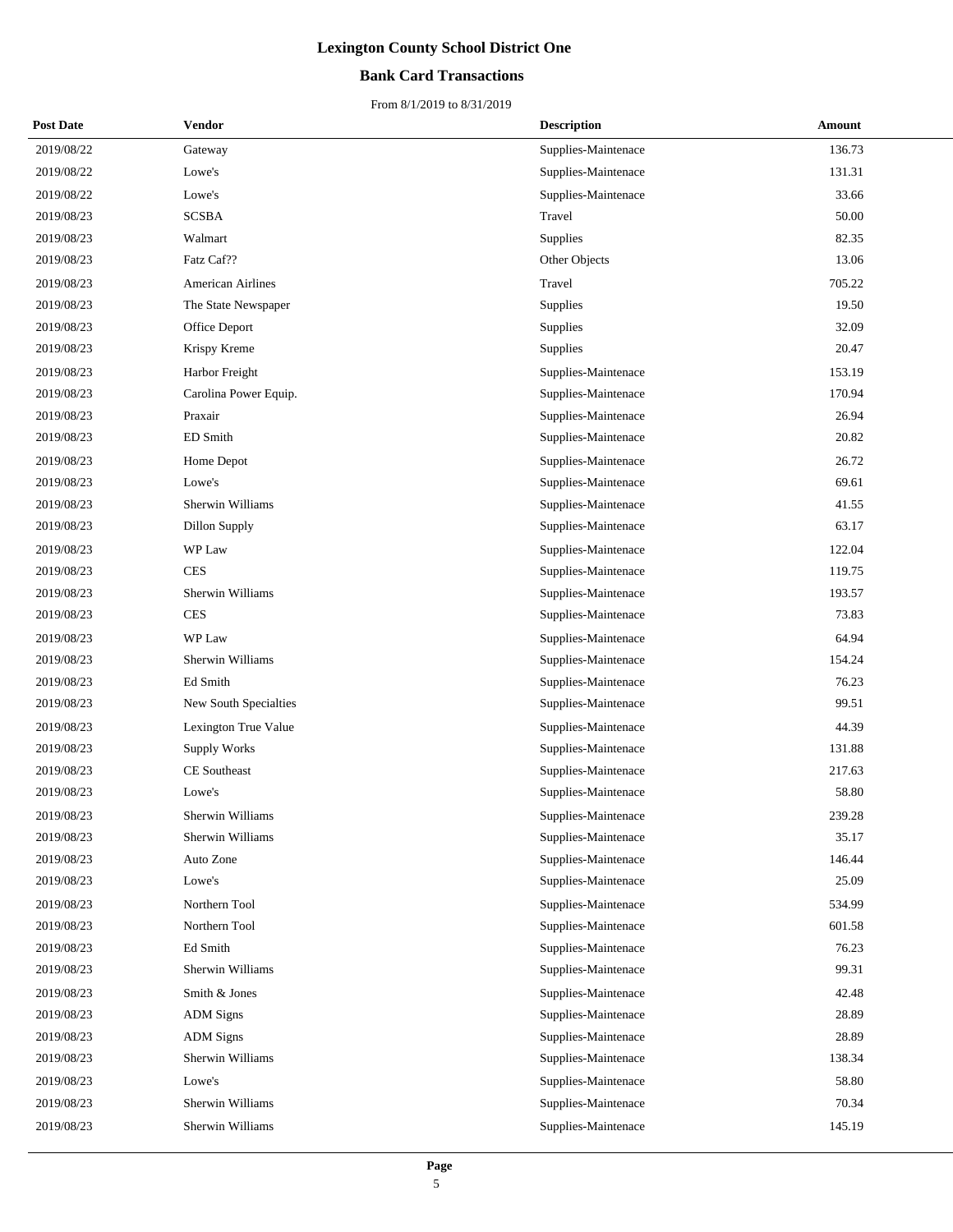### **Bank Card Transactions**

| <b>Post Date</b> | Vendor                         | <b>Description</b>   | Amount |
|------------------|--------------------------------|----------------------|--------|
| 2019/08/23       | Epting Dist.                   | Supplies-Maintenace  | 89.54  |
| 2019/08/23       | CK Supply                      | Supplies-Maintenace  | 128.52 |
| 2019/08/23       | CE Southeast                   | Supplies-Maintenace  | 253.07 |
| 2019/08/23       | Lowe's                         | Supplies-Maintenace  | 56.03  |
| 2019/08/23       | WP Law                         | Supplies-Maintenace  | 122.04 |
| 2019/08/23       | WP Law                         | Supplies-Maintenace  | 53.74  |
| 2019/08/23       | Sherwin Williams               | Supplies-Maintenace  | 35.17  |
| 2019/08/23       | Sherwin Williams               | Supplies-Maintenace  | 77.79  |
| 2019/08/23       | <b>Embassy Suites</b>          | Pupil Activity       | 332.80 |
| 2019/08/23       | Hotels.com                     | Pupil Activity       | 371.15 |
| 2019/08/23       | Walmart                        | Pupil Activity       | 19.72  |
| 2019/08/23       | NEVCO, Inc                     | Pupil Activity       | 65.27  |
| 2019/08/23       | B & H Photo                    | Pupil Activity       | 194.74 |
| 2019/08/23       | Hirise Camera                  | Pupil Activity       | 448.09 |
| 2019/08/23       | SC Athletic Coaches Associatio | Pupil Activity       | 66.15  |
| 2019/08/23       | Walmart                        | Pupil Activity       | 88.78  |
| 2019/08/23       | Hotel Indigo                   | Pupil Activity       | 312.10 |
| 2019/08/23       | <b>Tractor Supply</b>          | Pupil Activity       | 508.22 |
| 2019/08/23       | Lowes                          | Pupil Activity       | 49.64  |
| 2019/08/23       | Office Depot                   | Pupil Activity       | 32.07  |
| 2019/08/23       | Home Depot                     | Pupil Activity       | 597.06 |
| 2019/08/23       | Walmart                        | Pupil Activity       | 46.31  |
| 2019/08/23       | Lowes                          | Pupil Activity       | 75.47  |
| 2019/08/26       | Office Depot                   | Supplies             | 83.48  |
| 2019/08/26       | Office Depot                   | Supplies             | 26.74  |
| 2019/08/26       | RubberStamps.com               | Supplies             | 52.01  |
| 2019/08/26       | <b>Teachers Discovery</b>      | Supplies             | 60.07  |
| 2019/08/26       | Amazon.com                     | Supplies             | 94.89  |
| 2019/08/26       | Essentra                       | Supplies             | 774.93 |
| 2019/08/26       | Amazon.com                     | Supplies             | 41.70  |
| 2019/08/26       | CROWDCONTROLGAMES.COM          | Supplies             | 95.00  |
| 2019/08/26       | <b>AMAZON</b>                  | Supplies             | 181.90 |
| 2019/08/26       | <b>AMAZON</b>                  | Supplies             | 105.93 |
| 2019/08/26       | LEXINGTON TRUE VALUE           | Supplies             | 11.43  |
| 2019/08/26       | WALMART                        | Supplies             | 124.54 |
| 2019/08/26       | THE HOME DEPOT                 | Supplies             | 96.24  |
| 2019/08/26       | AMLE                           | Travel               | 398.99 |
| 2019/08/26       | 2019 WIDA Conference           | Travel               | 625.00 |
| 2019/08/26       | Springhill Suites              | Travel               | 4.97   |
| 2019/08/26       | <b>SCACA</b>                   | Travel               | 68.25  |
| 2019/08/26       | $\operatorname{AMLE}$          | Travel               | 348.99 |
| 2019/08/26       | Amazon.com                     | Supplies             | 22.46  |
| 2019/08/26       | Amazon                         | <b>Library Books</b> | 70.64  |
| 2019/08/26       | Amazon                         | Library Books        | 245.37 |
| 2019/08/26       | <b>ETR</b>                     | Supplies             | 346.84 |
|                  |                                |                      |        |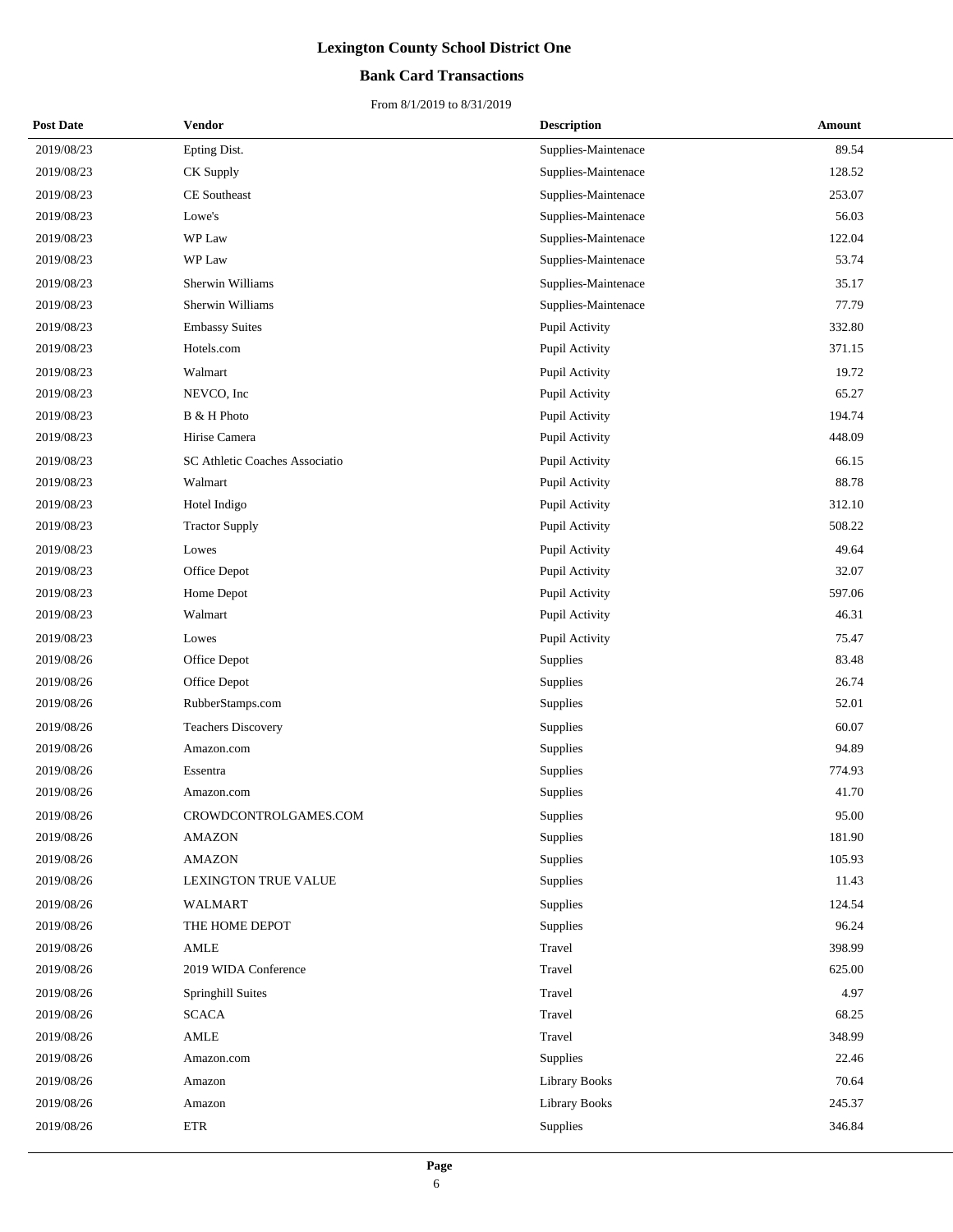### **Bank Card Transactions**

| <b>Post Date</b> | Vendor                    | <b>Description</b>      | Amount   |
|------------------|---------------------------|-------------------------|----------|
| 2019/08/26       | VistaPrint                | <b>Supplies</b>         | 154.67   |
| 2019/08/26       | Amazon.com                | Supplies                | 19.25    |
| 2019/08/26       | Raptor Technologies       | Supplies                | 500.00   |
| 2019/08/26       | Really Good Stuff         | Supplies                | 152.34   |
| 2019/08/26       | Cox Tire                  | Repairs and Maintenance | 218.61   |
| 2019/08/26       | AutoZone                  | Supplies-Maintenace     | 283.91   |
| 2019/08/26       | Enlows                    | Supplies-Maintenace     | 41.31    |
| 2019/08/26       | AutoZone                  | Supplies-Maintenace     | 157.28   |
| 2019/08/26       | <b>NAPA</b>               | Supplies-Maintenace     | 23.53    |
| 2019/08/26       | Enlows                    | Supplies-Maintenace     | 29.49    |
| 2019/08/26       | AutoZone                  | Supplies-Maintenace     | 136.26   |
| 2019/08/26       | AutoZone                  | Supplies-Maintenace     | 125.04   |
| 2019/08/26       | Jim Hudson                | Supplies-Maintenace     | 92.14    |
| 2019/08/26       | AutoZone                  | Supplies-Maintenace     | 125.04   |
| 2019/08/26       | <b>K&amp;B</b> Towing     | Supplies-Maintenace     | 80.00    |
| 2019/08/26       | Mid State                 | Repairs and Maintenance | 124.73   |
| 2019/08/26       | Sparrow & Kennedy         | Supplies-Maintenace     | 52.04    |
| 2019/08/26       | Sparrow & Kennedy         | Supplies-Maintenace     | 209.00   |
| 2019/08/26       | VO Tire                   | Repairs and Maintenance | 21.18    |
| 2019/08/26       | <b>Generator Services</b> | Repairs and Maintenance | 420.00   |
| 2019/08/26       | AutoZone                  | Supplies-Maintenace     | 85.56    |
| 2019/08/26       | <b>NAPA</b>               | Supplies-Maintenace     | 31.02    |
| 2019/08/26       | Speedway                  | Supplies                | 44.00    |
| 2019/08/26       | A-Z Lawnmower             | Supplies                | 15.99    |
| 2019/08/26       | Speedway                  | Supplies                | 17.55    |
| 2019/08/26       | Lowes                     | Supplies                | 385.84   |
| 2019/08/26       | Lowes                     | Supplies                | $-63.13$ |
| 2019/08/26       | Lowes                     | Supplies                | 99.54    |
| 2019/08/26       | LOWES FOODS/GAS           | Supplies                | 34.00    |
| 2019/08/26       | <b>LOWES</b>              | Supplies                | 318.98   |
| 2019/08/26       | <b>LOWES FOODS/GAS</b>    | Supplies                | 37.63    |
| 2019/08/26       | <b>LOWES FOOD/GAS</b>     | Supplies                | 60.61    |
| 2019/08/26       | SPARROW & KENNEDY         | Supplies                | 59.59    |
| 2019/08/26       | SPARROW & KENNEDY         | Supplies                | 167.26   |
| 2019/08/26       | <b>LOWES FOODS/GAS</b>    | Supplies                | 37.00    |
| 2019/08/26       | A-Z Lawnmower             | Supplies-Maintenace     | 172.28   |
| 2019/08/26       | <b>Tractor Supply</b>     | Supplies-Maintenace     | 51.32    |
| 2019/08/26       | <b>NAPA</b>               | Supplies-Maintenace     | 19.75    |
| 2019/08/26       | Carts Plus                | Supplies-Maintenace     | 98.44    |
| 2019/08/26       | Murphy Express            | Supplies                | 51.28    |
| 2019/08/26       | AutoZone                  | Supplies-Maintenace     | 78.04    |
| 2019/08/26       | Lowes-                    | Supplies                | 125.31   |
| 2019/08/26       | Walker Hardware           | Supplies                | 2.76     |
| 2019/08/26       | Shell Oil                 | Supplies                | 29.10    |
| 2019/08/26       | Shell Oil                 | Supplies                | 24.59    |
|                  |                           |                         |          |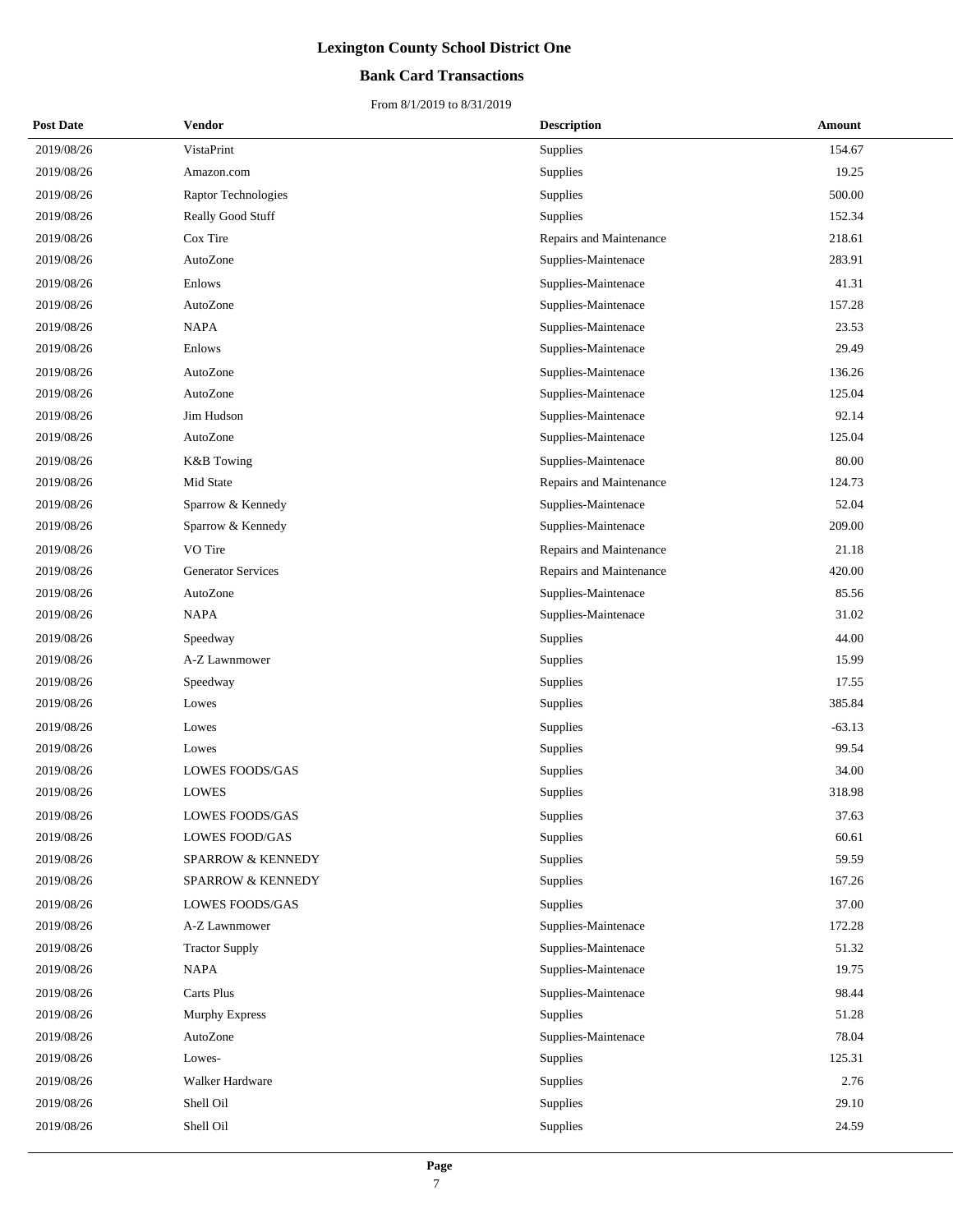### **Bank Card Transactions**

| <b>Post Date</b> | Vendor                      | <b>Description</b>        | Amount   |
|------------------|-----------------------------|---------------------------|----------|
| 2019/08/26       | AZ Lawnmower                | Supplies-Maintenace       | 29.95    |
| 2019/08/26       | A-Z Lawnmower               | Supplies-Maintenace       | 27.33    |
| 2019/08/26       | Sears                       | Supplies-Maintenace       | 404.85   |
| 2019/08/26       | Lowe's                      | Supplies-Maintenace       | 168.13   |
| 2019/08/26       | <b>NAPA</b>                 | Supplies-Maintenace       | 139.09   |
| 2019/08/26       | Walmart                     | Supplies                  | 23.10    |
| 2019/08/26       | Love & Cookies              | Supplies                  | 150.00   |
| 2019/08/26       | Walmart                     | Supplies                  | 32.01    |
| 2019/08/26       | AED - Allied 100            | Supplies                  | 50.34    |
| 2019/08/26       | <b>WPS</b>                  | Supplies                  | 389.40   |
| 2019/08/26       | Amazon                      | Supplies                  | 13.90    |
| 2019/08/26       | Amazon                      | Supplies                  | 47.85    |
| 2019/08/26       | Office Depot                | Supplies                  | 28.88    |
| 2019/08/26       | Amazon                      | Supplies                  | 502.61   |
| 2019/08/26       | Amazon                      | Supplies                  | 48.10    |
| 2019/08/26       | Zoes Kitchen                | Supplies                  | 75.46    |
| 2019/08/26       | Amazon                      | Supplies                  | 21.08    |
| 2019/08/26       | Amazon                      | Supplies                  | 118.82   |
| 2019/08/26       | Amazon                      | Supplies                  | 55.36    |
| 2019/08/26       | Amazon                      | Supplies                  | 37.18    |
| 2019/08/26       | Amazon                      | Supplies                  | 294.97   |
| 2019/08/26       | Amazon                      | Supplies                  | 659.01   |
| 2019/08/26       | Amazon                      | Supplies                  | 52.00    |
| 2019/08/26       | Amazon                      | Supplies                  | 15.26    |
| 2019/08/26       | Amazon                      | Supplies                  | 32.05    |
| 2019/08/26       | SC Association for BA       | Inst Prog Improvement     | 294.02   |
| 2019/08/26       | Irmo Chapin Recreation      | Supplies                  | 54.00    |
| 2019/08/26       | SP <sub>2</sub>             | Other Prof & Tech Service | 299.00   |
| 2019/08/26       | EQUIPMENT & ENGINE TRAINING | Pupil Activity            | 100.00   |
| 2019/08/26       | Walmart                     | Pupil Activity            | 43.61    |
| 2019/08/26       | Amazon.com                  | Pupil Activity            | $-35.92$ |
| 2019/08/26       | Sherwin Williams            | Pupil Activity            | 70.96    |
| 2019/08/26       | Sherwin Williams            | Pupil Activity            | 212.89   |
| 2019/08/28       | Office Depot                | Printing and Binding      | 1,033.63 |
| 2019/08/28       | Walmart                     | Supplies                  | 25.57    |
| 2019/08/28       | <b>Survey Monkey</b>        | Supplies                  | 93.09    |
| 2019/08/28       | <b>BOOKS A MILLION</b>      | Supplies                  | 10.39    |
| 2019/08/28       | <b>BOOKS A MILLION</b>      | Supplies                  | 31.18    |
| 2019/08/28       | <b>BOOKS A MILLIONS</b>     | Supplies                  | 10.39    |
| 2019/08/28       | <b>BOOKS A MILLION</b>      | Supplies                  | 41.57    |
| 2019/08/28       | <b>AMAZON</b>               | Supplies                  | 579.50   |
| 2019/08/28       | OFFICE DEPOT                | Supplies                  | 98.56    |
| 2019/08/28       | <b>BOOKS A MILLION</b>      | Supplies                  | 51.96    |
| 2019/08/28       | <b>BOOKS A MILION</b>       | Supplies                  | 10.39    |
| 2019/08/28       | Office Depot                | Supplies                  | 78.40    |
|                  |                             |                           |          |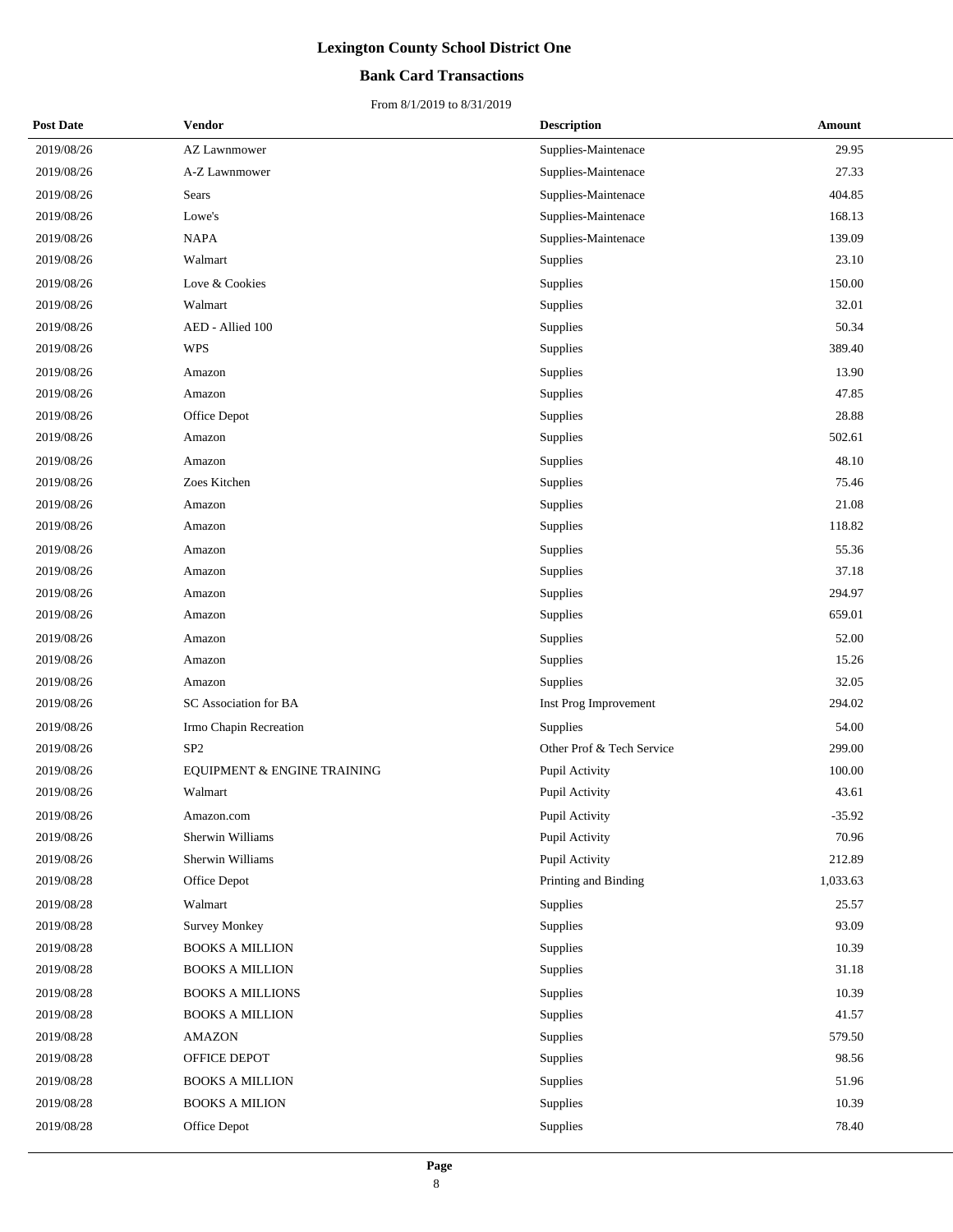### **Bank Card Transactions**

| <b>Post Date</b> | Vendor                              | <b>Description</b>         | <b>Amount</b> |
|------------------|-------------------------------------|----------------------------|---------------|
| 2019/08/28       | Office Depot                        | Supplies                   | 459.01        |
| 2019/08/28       | Dollar Tree                         | Supplies                   | 42.80         |
| 2019/08/28       | Office Depot                        | Supplies                   | 25.64         |
| 2019/08/28       | Office Depot                        | Supplies                   | 31.02         |
| 2019/08/28       | Amazon                              | Supplies                   | 99.28         |
| 2019/08/28       | Office Depot                        | Supplies                   | 62.62         |
| 2019/08/28       | Amazon                              | Supplies                   | 667.14        |
| 2019/08/28       | Office Depot                        | Supplies                   | 31.31         |
| 2019/08/28       | Amazon                              | Supplies                   | $-38.49$      |
| 2019/08/28       | Easy keys                           | Supplies                   | 17.74         |
| 2019/08/28       | Carolina TESOL                      | Travel                     | 250.00        |
| 2019/08/28       | Carolina TESOL                      | Travel                     | 250.00        |
| 2019/08/28       | Amazon                              | Supplies                   | 28.99         |
| 2019/08/28       | Amazon                              | Supplies                   | 290.56        |
| 2019/08/28       | Office Depot                        | Supplies                   | 38.50         |
| 2019/08/28       | Amazon                              | Supplies                   | 97.24         |
| 2019/08/28       | Office Depot                        | Supplies                   | $-230.44$     |
| 2019/08/28       | Vita Vibe                           | Supplies                   | 459.93        |
| 2019/08/28       | Amazon                              | Supplies                   | 136.31        |
| 2019/08/28       | Amazon                              | Supplies                   | 74.89         |
| 2019/08/28       | Amazon                              | Supplies                   | 12.81         |
| 2019/08/28       | Office Depot                        | Supplies                   | 256.79        |
| 2019/08/28       | Amazon                              | Supplies                   | 24.63         |
| 2019/08/28       | Amazon                              | Supplies                   | 129.90        |
| 2019/08/28       | Amazon                              | Supplies                   | 10.40         |
| 2019/08/28       | Walmart                             | Supplies                   | 66.12         |
| 2019/08/28       | Office Depot                        | Supplies                   | 265.78        |
| 2019/08/28       | Office Depot                        | Supplies                   | 98.32         |
| 2019/08/28       | Walmart                             | Supplies-Instruction       | 25.99         |
| 2019/08/28       | Expedia                             | Travel                     | 305.00        |
| 2019/08/28       | Hobby Lobby                         | Supplies                   | 80.03         |
| 2019/08/28       | Trophy & Award                      | Supplies                   | 44.14         |
| 2019/08/28       | Publix                              | Supplies                   | 17.94         |
| 2019/08/28       | Pine Press                          | Supplies                   | 79.17         |
| 2019/08/28       | Debbie Lynn                         | Supplies                   | 59.77         |
| 2019/08/28       | Webstaurant Store                   | Supplies                   | 646.83        |
| 2019/08/28       | Target                              | Supplies                   | 23.25         |
| 2019/08/28       | Cable & Connection                  | <b>Technology Supplies</b> | 25.11         |
| 2019/08/28       | AMERICAN SCHOOL COUNSELOR ASSO      | Supplies                   | 2,029.90      |
| 2019/08/28       | FOREIGN TRANSACTION FEE             | Supplies                   | 3.65          |
| 2019/08/28       | <b>SAM'S CLUB</b>                   | Other Objects              | 138.70        |
| 2019/08/28       | Walmart                             | Supplies                   | 200.77        |
| 2019/08/28       | Walmart                             | Supplies                   | 74.34         |
| 2019/08/28       | Oriental Trading                    | Supplies                   | 134.84        |
| 2019/08/28       | <b>Mackin Educational Resources</b> | <b>Library Books</b>       | 224.68        |
|                  |                                     |                            |               |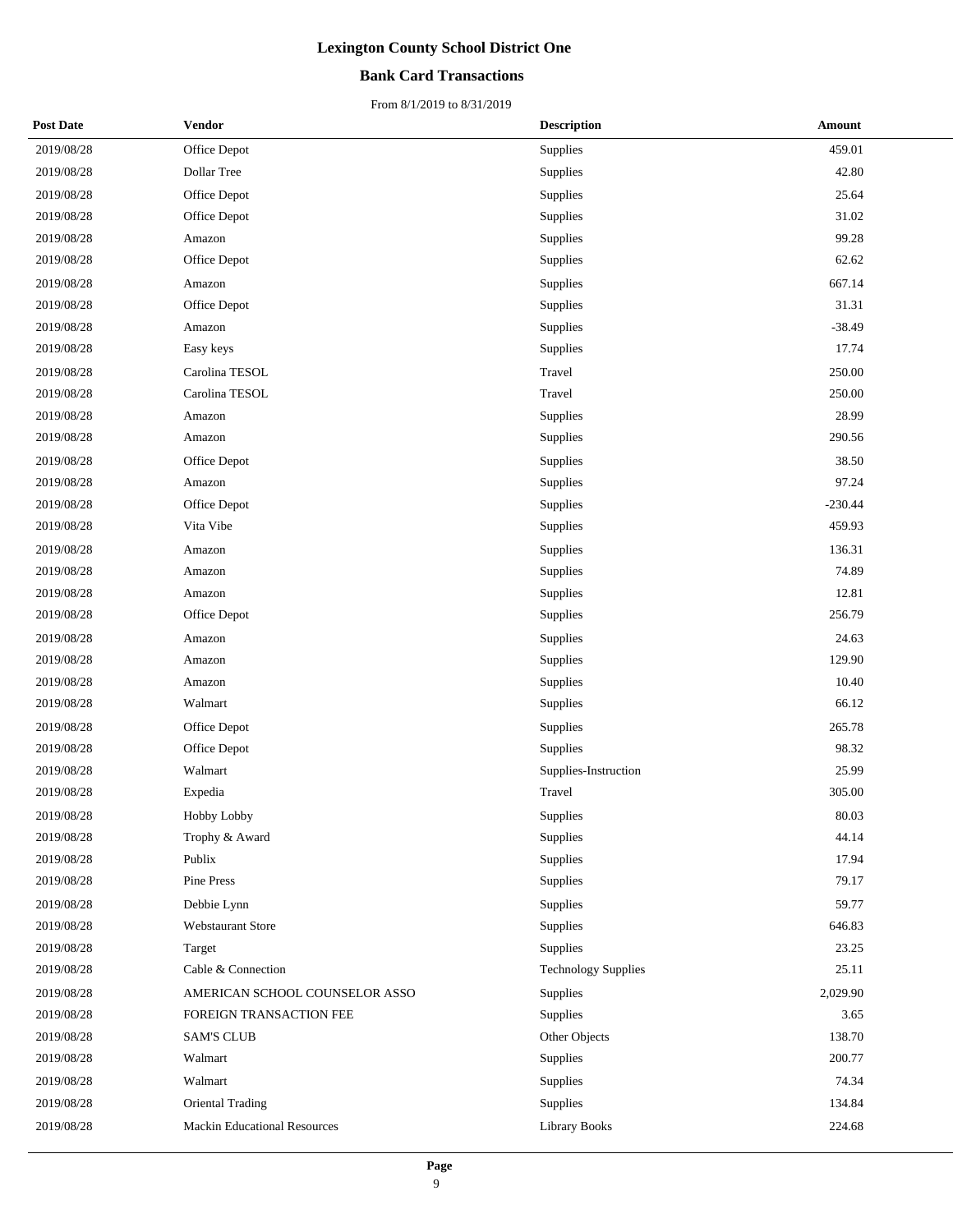### **Bank Card Transactions**

| <b>Post Date</b> | Vendor                           | <b>Description</b>       | Amount    |
|------------------|----------------------------------|--------------------------|-----------|
| 2019/08/28       | <b>NYT</b>                       | Periodicals              | 4.00      |
| 2019/08/28       | Moes Grill                       | Other Objects            | 172.51    |
| 2019/08/28       | Walmart                          | Supplies                 | 67.65     |
| 2019/08/28       | <b>Staples</b>                   | Supplies                 | 49.70     |
| 2019/08/28       | Office Depot                     | Supplies                 | 38.84     |
| 2019/08/28       | <b>Best Buy</b>                  | Supplies                 | 22.44     |
| 2019/08/28       | Amazon                           | Supplies                 | 106.90    |
| 2019/08/28       | Office Depot                     | Supplies                 | 125.61    |
| 2019/08/28       | East Bay Deli                    | Other Objects            | 132.94    |
| 2019/08/28       | Crowne Plaza                     | Travel-Teacher Staff Dev | 494.94    |
| 2019/08/28       | <b>EMBASSY SUITES CHARLESTON</b> | Travel                   | $-194.89$ |
| 2019/08/28       | <b>EMBASSY SUITES CHARLESTON</b> | Travel                   | 194.89    |
| 2019/08/28       | EMBASSY SUITES CHARLESTON        | Travel                   | 194.89    |
| 2019/08/28       | <b>Embassy Suites</b>            | Travel                   | 514.38    |
| 2019/08/28       | <b>Hilton Hotels</b>             | Travel                   | 275.52    |
| 2019/08/28       | <b>HOBBY LOBBY</b>               | Supplies                 | 32.96     |
| 2019/08/28       | <b>BOOKS A MILLION</b>           | Supplies                 | 49.12     |
| 2019/08/28       | <b>AMAZON</b>                    | Supplies                 | 25.66     |
| 2019/08/28       | OFFICE DEPOT                     | Supplies                 | 53.99     |
| 2019/08/28       | <b>AMAZON</b>                    | Supplies                 | 53.48     |
| 2019/08/28       | LOWE'S                           | Supplies                 | 31.67     |
| 2019/08/28       | <b>TARGET</b>                    | Supplies                 | 13.17     |
| 2019/08/28       | <b>Comfort Suits</b>             | Travel                   | 512.03    |
| 2019/08/28       | Libby's of Lexington             | Travel                   | 65.91     |
| 2019/08/28       | Amazon                           | Supplies                 | 81.22     |
| 2019/08/28       | Jeffrey Sailor CPA               | Travel                   | 235.00    |
| 2019/08/28       | Postal Express                   | Supplies                 | 116.00    |
| 2019/08/28       | <b>AICPA</b>                     | Dues and Fees            | 285.00    |
| 2019/08/28       | Wall St Journal                  | Dues and Fees            | 574.88    |
| 2019/08/28       | <b>AICPA</b>                     | Dues and Fees            | 285.00    |
| 2019/08/28       | East Bay Deli                    | Other Objects            | 1,763.61  |
| 2019/08/28       | Sunoco                           | Supplies                 | 40.12     |
| 2019/08/28       | Sunoco                           | Supplies                 | 43.76     |
| 2019/08/28       | Dunkin Donuts                    | Other Objects            | 44.07     |
| 2019/08/28       | Costco                           | Other Objects            | 119.07    |
| 2019/08/28       | <b>Dunkin Donuts</b>             | Other Objects            | 224.44    |
| 2019/08/28       | Lexington True Value             | Supplies-Maintenace      | 17.11     |
| 2019/08/28       | ED Smith                         | Supplies-Maintenace      | 17.93     |
| 2019/08/28       | Ed Smith                         | Supplies-Maintenace      | 29.49     |
| 2019/08/28       | <b>CES</b>                       | Supplies-Maintenace      | 124.19    |
| 2019/08/28       | Pitt Stop                        | Supplies                 | 38.87     |
| 2019/08/28       | Lexington True Value             | Supplies-Maintenace      | 65.66     |
| 2019/08/28       | Lexington True Value             | Supplies-Maintenace      | 25.10     |
| 2019/08/28       | <b>CES</b>                       | Supplies-Maintenace      | 135.99    |
| 2019/08/28       | <b>CES</b>                       | Supplies-Maintenace      | 218.30    |
|                  |                                  |                          |           |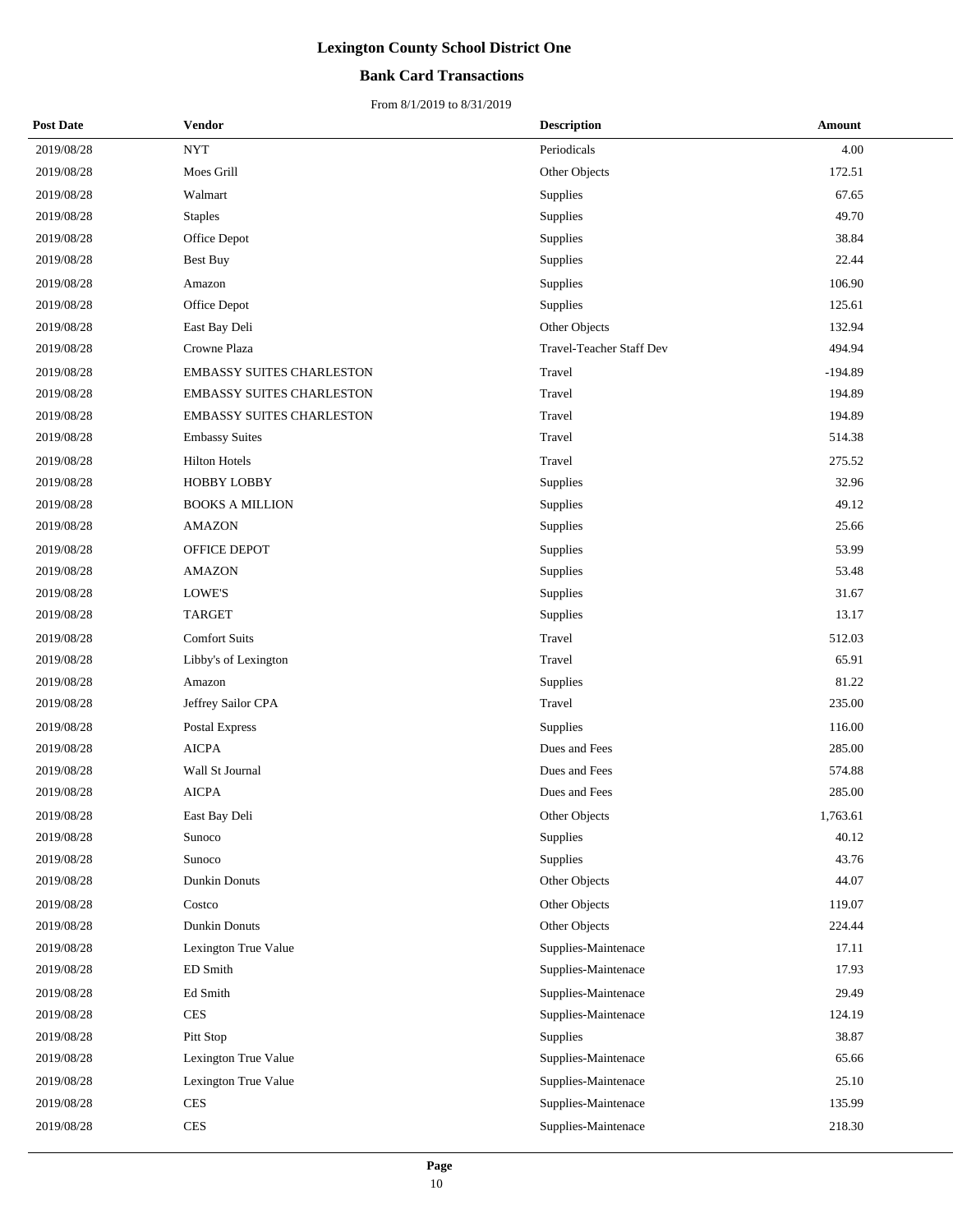### **Bank Card Transactions**

| <b>Post Date</b> | Vendor                    | <b>Description</b>  | Amount    |
|------------------|---------------------------|---------------------|-----------|
| 2019/08/28       | Lexington True Value      | Supplies-Maintenace | 22.19     |
| 2019/08/28       | Lowes                     | Supplies            | 78.40     |
| 2019/08/28       | Shell Oil                 | Supplies            | 62.56     |
| 2019/08/28       | <b>CES</b>                | Supplies-Maintenace | 89.57     |
| 2019/08/28       | MURPHY EXPRESS            | Supplies            | 65.09     |
| 2019/08/28       | SMITH AND JONES JANITORAL | Supplies            | 62.06     |
| 2019/08/28       | WALMART                   | Supplies            | 162.61    |
| 2019/08/28       | LOWE'S                    | Supplies            | 46.73     |
| 2019/08/28       | <b>CES</b>                | Supplies-Maintenace | 33.41     |
| 2019/08/28       | Lowe's                    | Supplies            | 231.73    |
| 2019/08/28       | Lowe's                    | Supplies            | 21.38     |
| 2019/08/28       | Lowe's                    | Supplies            | 10.92     |
| 2019/08/28       | Pitt Stop                 | Supplies            | 74.02     |
| 2019/08/28       | Lowe's                    | Supplies            | 22.16     |
| 2019/08/28       | Walmart                   | Supplies            | 5.72      |
| 2019/08/28       | Lowe's                    | Supplies            | 254.66    |
| 2019/08/28       | Lowe's                    | Supplies            | 48.95     |
| 2019/08/28       | Lowe's                    | Supplies            | 12.90     |
| 2019/08/28       | Lowe's                    | Supplies            | 81.56     |
| 2019/08/28       | <b>CES</b>                | Supplies-Maintenace | 71.81     |
| 2019/08/28       | <b>Wingard Nursery</b>    | Supplies            | 283.51    |
| 2019/08/28       | Ed Smith Lumber           | Supplies            | 5.13      |
| 2019/08/28       | Pine Press                | Supplies            | 86.43     |
| 2019/08/28       | Ed Smith Lumber           | Supplies            | 19.41     |
| 2019/08/28       | No-Burn Fabric Protector  | Supplies            | 47.94     |
| 2019/08/28       | Derricks                  | Supplies            | 77.00     |
| 2019/08/28       | <b>CES</b>                | Supplies-Maintenace | 119.77    |
| 2019/08/28       | Lowes                     | Supplies            | 147.98    |
| 2019/08/28       | That's Great News         | Supplies            | 218.90    |
| 2019/08/28       | <b>CES</b>                | Supplies-Maintenace | 46.65     |
| 2019/08/28       | National Fireproofing     | Supplies            | 93.47     |
| 2019/08/28       | Lowe's                    | Supplies            | 352.66    |
| 2019/08/28       | Lowes                     | Supplies            | 113.17    |
| 2019/08/28       | Shell                     | Supplies            | $31.00\,$ |
| 2019/08/28       | Shell                     | Supplies            | 35.00     |
| 2019/08/28       | Lowe's                    | Supplies            | 19.88     |
| 2019/08/28       | Lowe's                    | Supplies            | 30.12     |
| 2019/08/28       | Shell                     | Supplies            | 35.00     |
| 2019/08/28       | Lowe's                    | Supplies            | 18.57     |
| 2019/08/28       | <b>CES</b>                | Supplies-Maintenace | 46.66     |
| 2019/08/28       | Home Depot                | Supplies-Maintenace | 26.69     |
| 2019/08/28       | $\mbox{CES}$              | Supplies-Maintenace | 15.05     |
| 2019/08/28       | Lowe's                    | Supplies            | 57.18     |
| 2019/08/28       | Murphy Express            | Supplies            | 24.06     |
| 2019/08/28       | Murphy Express            | Supplies            | 21.81     |
|                  |                           |                     |           |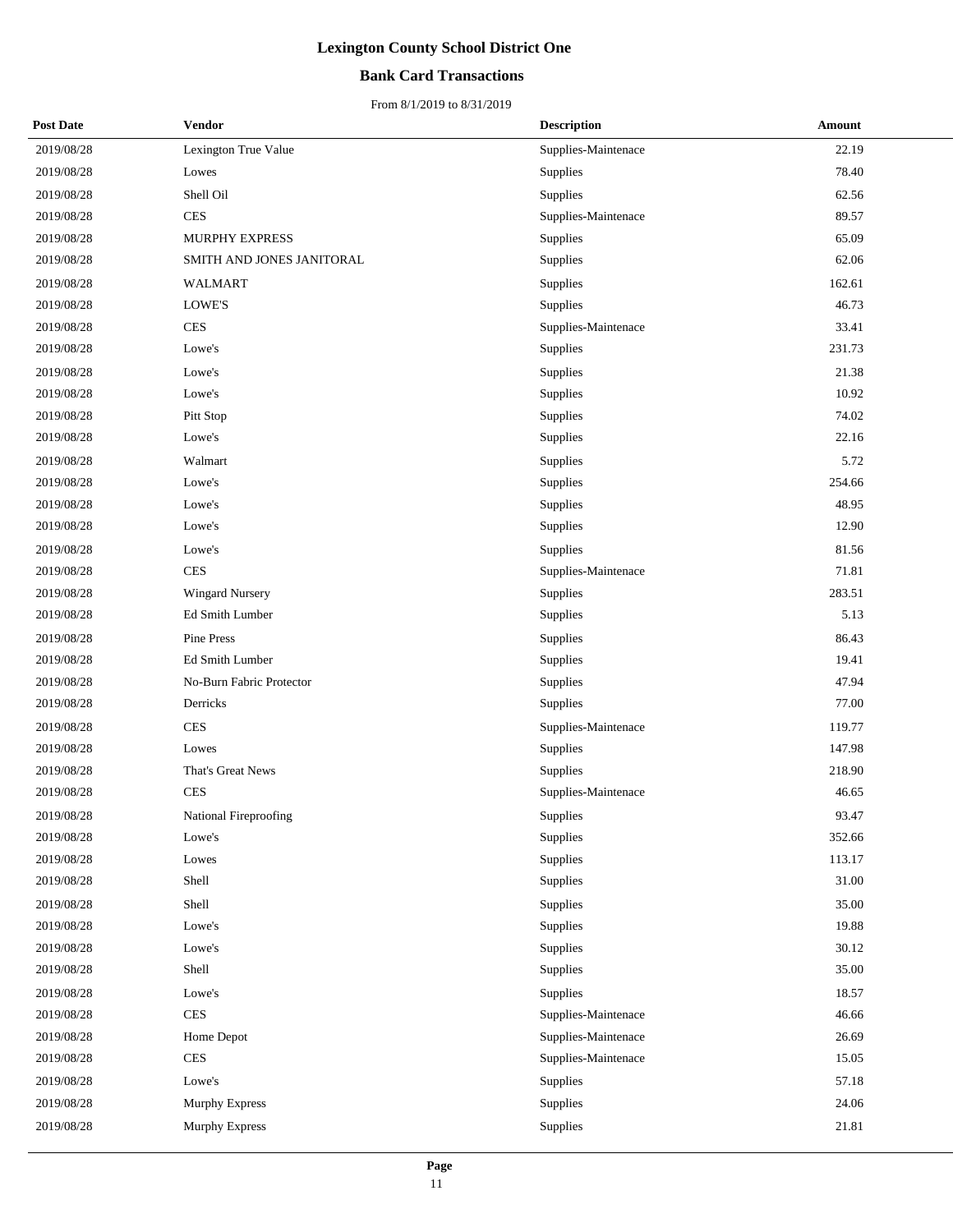### **Bank Card Transactions**

| <b>Post Date</b> | Vendor                         | <b>Description</b>        | Amount    |
|------------------|--------------------------------|---------------------------|-----------|
| 2019/08/28       | Sherwin Williams               | Supplies                  | 98.87     |
| 2019/08/28       | Lowes                          | Supplies                  | 42.71     |
| 2019/08/28       | Sparrow & Kennedy              | Supplies                  | 18.21     |
| 2019/08/28       | Murphy Express                 | Supplies                  | 148.20    |
| 2019/08/28       | <b>Murphy Express</b>          | Supplies                  | 100.00    |
| 2019/08/28       | Lowes                          | Supplies                  | 55.51     |
| 2019/08/28       | Grainger                       | Supplies                  | 275.79    |
| 2019/08/28       | <b>Murphy Express</b>          | Supplies                  | 23.13     |
| 2019/08/28       | <b>Embassy Suites</b>          | Travel                    | 381.94    |
| 2019/08/28       | <b>Embassy Suites</b>          | Travel                    | $-357.28$ |
| 2019/08/28       | Chick-Fil-A                    | Other Objects             | 238.70    |
| 2019/08/28       | Saluda Shoals Park (Chapin Rec | Other Prof & Tech Service | 69.00     |
| 2019/08/28       | WASHINGTON HILTON              | Travel                    | 255.19    |
| 2019/08/28       | <b>AMAZON</b>                  | Supplies                  | 70.62     |
| 2019/08/28       | <b>AMAZON</b>                  | Supplies                  | 21.29     |
| 2019/08/28       | <b>AMAZON</b>                  | Supplies                  | 109.30    |
| 2019/08/28       | <b>AMAZON</b>                  | Supplies                  | 213.95    |
| 2019/08/28       | SPARKPATH                      | Supplies                  | 121.62    |
| 2019/08/28       | <b>IGA</b>                     | Supplies                  | 51.59     |
| 2019/08/28       | Papa Roni's                    | Supplies                  | 53.50     |
| 2019/08/28       | <b>LoneStar Percussion</b>     | Pupil Activity            | 195.34    |
| 2019/08/28       | <b>Steve Weiss Music</b>       | Pupil Activity            | 47.95     |
| 2019/08/28       | Lone Star Percussion           | Pupil Activity            | 78.49     |
| 2019/08/28       | <b>JW</b> Pepper               | Pupil Activity            | 739.94    |
| 2019/08/28       | Lowe's                         | Pupil Activity            | 56.12     |
| 2019/08/28       | Amazon                         | Pupil Activity            | 74.89     |
| 2019/08/28       | Amazon                         | Pupil Activity            | 234.90    |
| 2019/08/28       | Amazon                         | Pupil Activity            | 48.36     |
| 2019/08/28       | <b>EAI</b> Education           | Pupil Activity            | 109.90    |
| 2019/08/28       | Amazon                         | Pupil Activity            | 150.80    |
| 2019/08/28       | Amazon                         | Pupil Activity            | 175.92    |
| 2019/08/28       | Amazon                         | Pupil Activity            | 276.18    |
| 2019/08/28       | Walmart                        | Pupil Activity            | 25.49     |
| 2019/08/28       | EL Education                   | Pupil Activity            | 306.23    |
| 2019/08/28       | Amazon                         | Pupil Activity            | 20.22     |
| 2019/08/28       | Target                         | Pupil Activity            | 214.00    |
| 2019/08/28       | Target                         | Pupil Activity            | 160.50    |
| 2019/08/28       | Walmart                        | Pupil Activity            | 102.16    |
| 2019/08/28       | Amazon                         | Pupil Activity            | 199.87    |
| 2019/08/28       | Amazon                         | Pupil Activity            | 932.67    |
| 2019/08/28       | Amazon                         | Pupil Activity            | 337.20    |
| 2019/08/28       | Amazon                         | Pupil Activity            | 442.87    |
| 2019/08/28       | Lowe's                         | Pupil Activity            | 263.76    |
| 2019/08/28       | Walmart                        | Pupil Activity            | 339.68    |
| 2019/08/28       | Ed Smith Lumber                | Pupil Activity            | 607.24    |
|                  |                                |                           |           |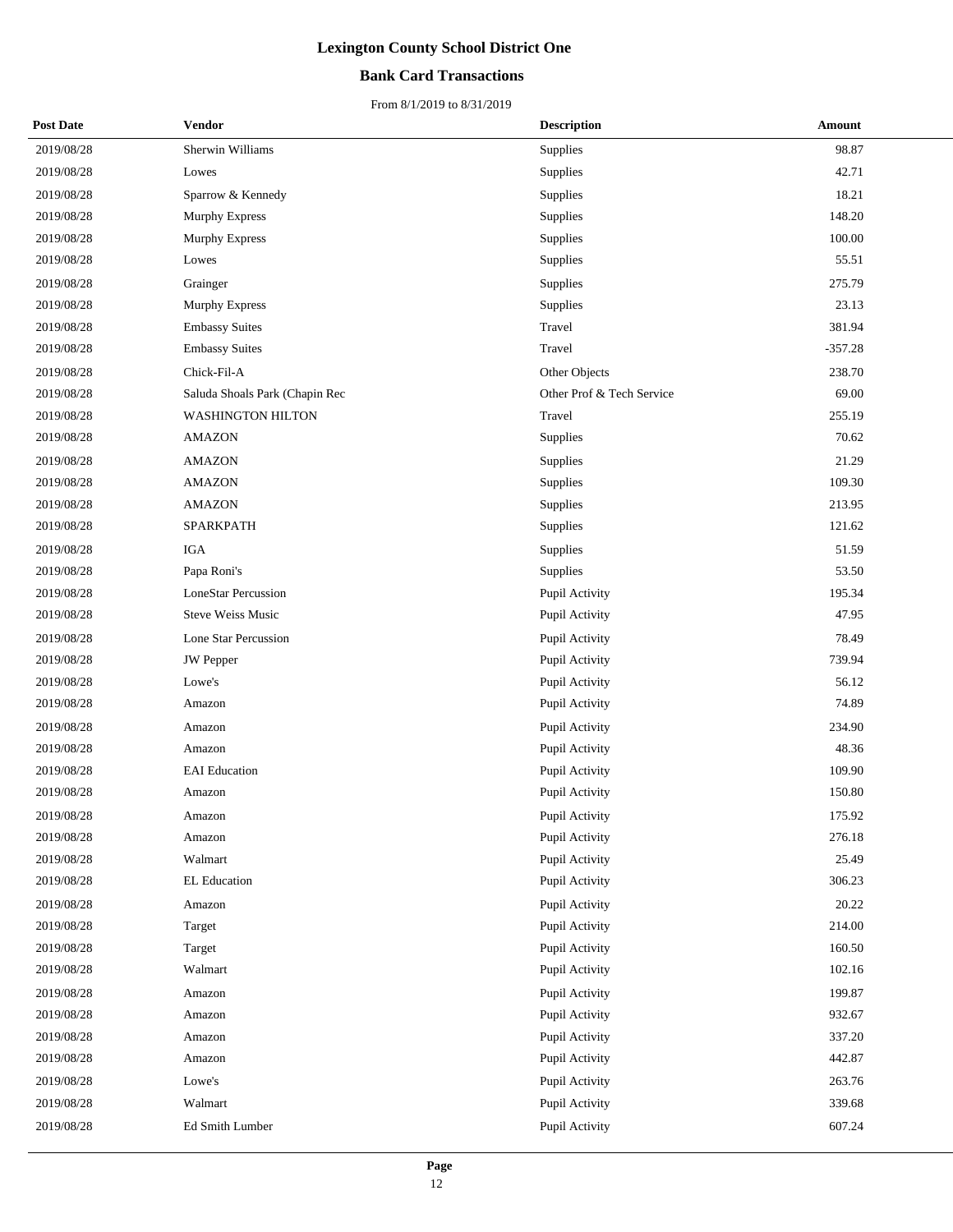### **Bank Card Transactions**

| <b>Post Date</b> | Vendor                      | <b>Description</b> | <b>Amount</b> |
|------------------|-----------------------------|--------------------|---------------|
| 2019/08/28       | Walmart                     | Pupil Activity     | 71.75         |
| 2019/08/30       | SOUTH CAROLINA STATE MUSEUM | Supplies           | 450.00        |
| 2019/08/30       | <b>ENASCO</b>               | Supplies           | 37.75         |
| 2019/08/30       | <b>AMAZON</b>               | Supplies           | 13.90         |
| 2019/08/30       | <b>SMORE</b>                | Supplies           | 149.00        |
| 2019/08/30       | DoubleTree Hotels           | Travel             | 365.72        |
| 2019/08/30       | DoubleTree Hotels           | Travel             | 548.55        |
| 2019/08/30       | <b>AVIS Rental Car</b>      | Travel             | 61.72         |
| 2019/08/30       | Amazon.com                  | Supplies           | 533.75        |
| 2019/08/30       | <b>IKEA</b>                 | Supplies           | 134.01        |
| 2019/08/30       | Amazon.com                  | Supplies           | 384.15        |
| 2019/08/30       | <b>SYMBALOO</b>             | Supplies           | 196.00        |
| 2019/08/30       | <b>AMAZON</b>               | Supplies           | 120.22        |
| 2019/08/30       | <b>SCHOOL HEALTH</b>        | Supplies           | 270.24        |
| 2019/08/30       | <b>AMAZON</b>               | Supplies           | 40.65         |
| 2019/08/30       | <b>AMAZON</b>               | Supplies           | 6.41          |
| 2019/08/30       | <b>LOWES</b>                | Supplies           | 24.81         |
| 2019/08/30       | HOBBY LOBBY                 | Supplies           | 9.62          |
| 2019/08/30       | <b>HOBBY LOBBY</b>          | Supplies           | 34.21         |
| 2019/08/30       | LOWE'S                      | Supplies           | 57.13         |
| 2019/08/30       | SPEEDWAY                    | Supplies           | 41.39         |
| 2019/08/30       | <b>SPEEDWAY</b>             | Supplies           | 37.86         |
| 2019/08/30       | <b>LOWES</b>                | Supplies           | 35.94         |
| 2019/08/30       | <b>LOWES</b>                | Supplies           | 20.15         |
| 2019/08/30       | <b>LOWES</b>                | Supplies           | 37.25         |
| 2019/08/30       | Mobil                       | Supplies           | 58.36         |
| 2019/08/30       | Lowe's                      | Supplies           | 9.90          |
| 2019/08/30       | Mobil                       | Supplies           | 43.23         |
| 2019/08/30       | Amazon                      | Supplies           | 63.56         |
| 2019/08/30       | Lowes                       | Supplies           | 91.43         |
| 2019/08/30       | Amazon                      | Supplies           | 49.98         |
| 2019/08/30       | Murphy Express              | Supplies           | 58.48         |
| 2019/08/30       | WalMart                     | Supplies           | 97.96         |
| 2019/08/30       | Interstate                  | Supplies           | 67.08         |
| 2019/08/30       | Enlows                      | Supplies           | 102.40        |
| 2019/08/30       | Office Depot                | Supplies           | 38.51         |
| 2019/08/30       | Interstate                  | Supplies           | 29.00         |
| 2019/08/30       | Lowes                       | Supplies           | 9.93          |
| 2019/08/30       | Hobby Lobby                 | Supplies           | $100.00\,$    |
| 2019/08/30       | Cox Tire                    | Supplies           | 192.55        |
| 2019/08/30       | Cox Tire                    | Supplies           | 367.97        |
| 2019/08/30       | <b>USPS</b>                 | Supplies           | 55.00         |
| 2019/08/30       | Enlows                      | Supplies           | 212.26        |
| 2019/08/30       | Spinx                       | Supplies           | 11.75         |
| 2019/08/30       | <b>SLED</b>                 | Supplies           | $90.00\,$     |
|                  |                             |                    |               |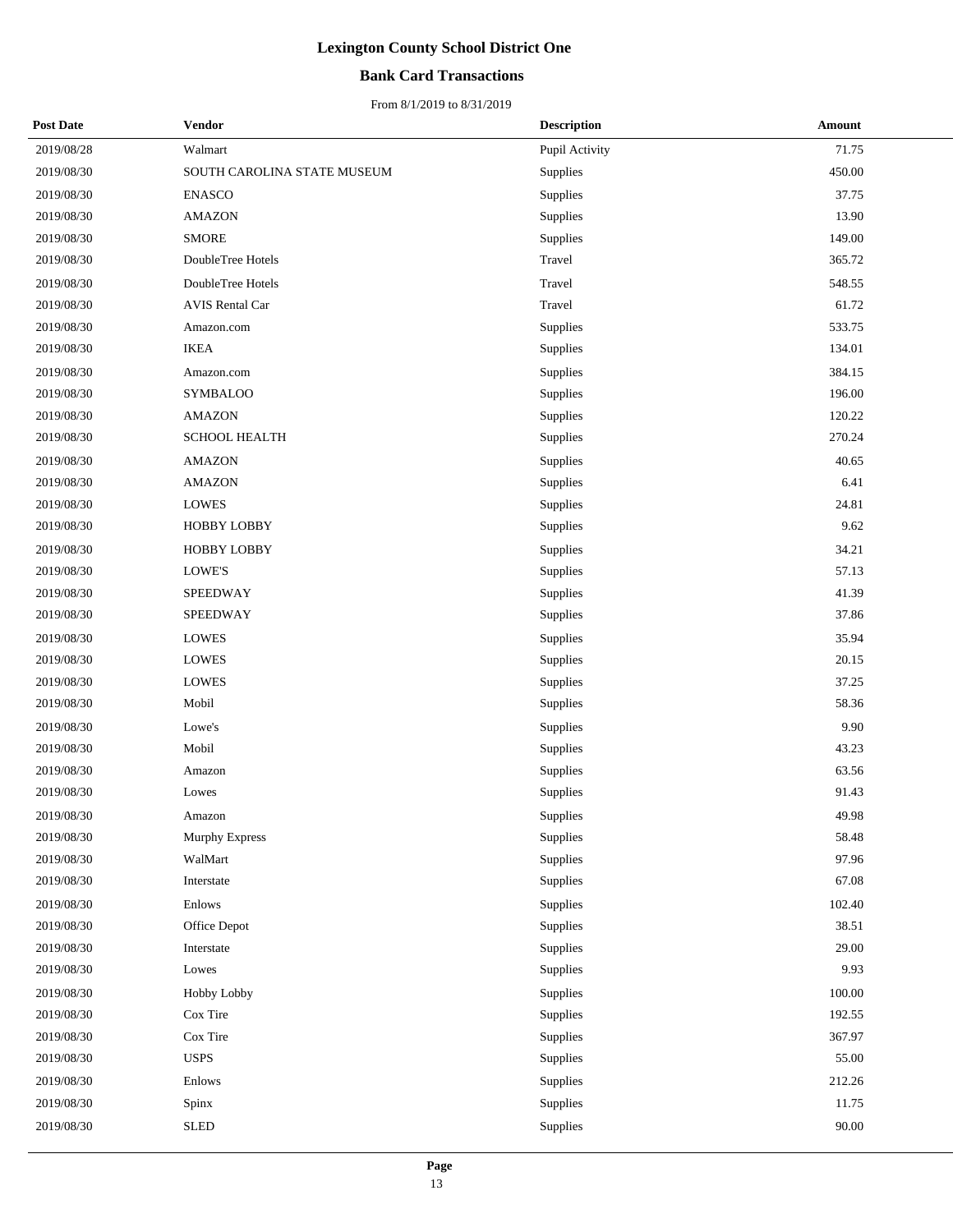### **Bank Card Transactions**

| <b>Post Date</b> | <b>Vendor</b>                 |          | <b>Description</b>         | Amount   |  |
|------------------|-------------------------------|----------|----------------------------|----------|--|
| 2019/08/30       | <b>Best Buy</b>               | Supplies |                            | 609.87   |  |
| 2019/08/30       | Cox Tire                      | Supplies |                            | 367.97   |  |
| 2019/08/30       | Hardee's                      |          | Other Objects              | 321.00   |  |
| 2019/08/30       | ElPaso                        |          | Other Objects              | 61.76    |  |
| 2019/08/30       | Hardees                       |          | Other Objects              | 321.00   |  |
| 2019/08/30       | Publix                        |          | Other Objects              | 25.49    |  |
| 2019/08/30       | Enterprise Car Tolls          | Travel   |                            | 4.65     |  |
| 2019/08/30       | Enterprise Car Tolls          | Travel   |                            | 95.50    |  |
| 2019/08/30       | <b>Embassy Suites</b>         | Travel   |                            | 416.54   |  |
| 2019/08/30       | Enterprise Rent A Car         | Travel   |                            | $-30.00$ |  |
| 2019/08/30       | Wal-Mart                      | Supplies |                            | 34.20    |  |
| 2019/08/30       | Shutterstock                  |          | Software Renewal/Agreemen  | 229.00   |  |
| 2019/08/30       | Adobe                         |          | Software Renewal/Agreemen  | 79.99    |  |
| 2019/08/30       | Facebook                      |          | Advertising                | 13.44    |  |
| 2019/08/30       | Signarama                     |          | Printing and Binding       | 73.30    |  |
| 2019/08/30       | Office Depot                  | Supplies |                            | 48.04    |  |
| 2019/08/30       | Amazon                        | Supplies |                            | 56.00    |  |
| 2019/08/30       | Amazon                        | Supplies |                            | 124.56   |  |
| 2019/08/30       | The State Newspaper           |          | Periodicals                | 8.95     |  |
| 2019/08/30       | <b>SCNSPRA</b>                |          | Dues and Fees              | 30.00    |  |
| 2019/08/30       | Amazon                        |          | Other Objects              | 187.05   |  |
| 2019/08/30       | <b>RTIC</b>                   |          | Other Objects              | 475.68   |  |
| 2019/08/30       | Palmetto Yard Gram            |          | Other Objects              | 42.50    |  |
| 2019/08/30       | <b>SHRM</b>                   | Travel   |                            | 20.00    |  |
| 2019/08/30       | Pine Press                    |          | Printing and Binding       | 139.84   |  |
| 2019/08/30       | Azura                         |          | Other Prof & Tech Service  | 50.00    |  |
| 2019/08/30       | Azura                         |          | Other Prof & Tech Service  | 25.00    |  |
| 2019/08/30       | <b>SLED Background Checks</b> |          | Other Prof & Tech Service  | 1,690.00 |  |
| 2019/08/30       | <b>ETSY</b>                   | Supplies |                            | 25.68    |  |
| 2019/08/30       | Amazon                        | Supplies |                            | 73.60    |  |
| 2019/08/30       | Amazon                        | Supplies |                            | 18.18    |  |
| 2019/08/30       | Lowes                         | Supplies |                            | 11.55    |  |
| 2019/08/30       | <b>ETSY</b>                   | Supplies |                            | 25.68    |  |
| 2019/08/30       | Tooned Up                     | Supplies |                            | 43.81    |  |
| 2019/08/30       | Walmart                       | Supplies |                            | 10.67    |  |
| 2019/08/30       | <b>ETSY</b>                   | Supplies |                            | 25.68    |  |
| 2019/08/30       | Amazon                        | Supplies |                            | 20.99    |  |
| 2019/08/30       | Survey Monkey                 |          | <b>Technology Supplies</b> | 39.59    |  |
| 2019/08/30       | Boomerang                     |          | <b>Technology Supplies</b> | 149.99   |  |
| 2019/08/30       | Zoe's Kitchen                 |          | Other Objects              | 57.75    |  |
| 2019/08/30       | Chick-Fil-A                   |          | Other Objects              | 18.30    |  |
| 2019/08/30       | The Party Shoppe              |          | Other Objects              | 14.89    |  |
| 2019/08/30       | Walmart                       |          | Other Objects              | 68.44    |  |
| 2019/08/30       | Chick-Fil-A                   |          | Other Objects              | 151.79   |  |
| 2019/08/30       | <b>Duck Donuts</b>            |          | Other Objects              | 172.43   |  |
|                  |                               |          |                            |          |  |